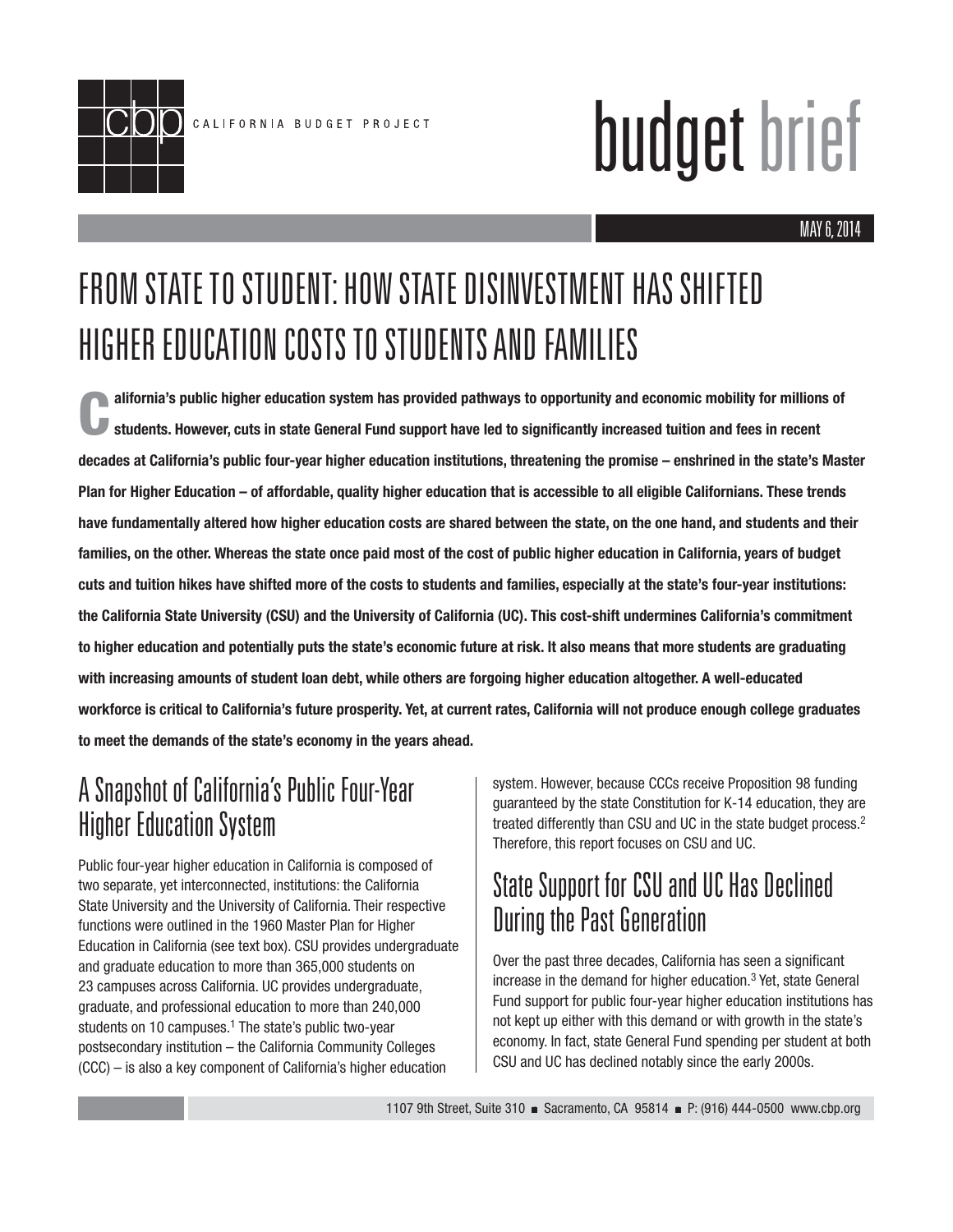## The Master Plan Provides a Framework for Higher Education in California

The Master Plan for Higher Education in California has provided the framework for the state's postsecondary institutions for more than 50 years.<sup>4</sup> The Master Plan laid out a comprehensive, coordinated approach for providing higher education in California and guided the system's expansion as demand for postsecondary education was rapidly increasing. The Master Plan outlined the respective functions of the state's three public postsecondary institutions and recommended admissions criteria for each.<sup>5</sup>

- The **University of California (UC)** functions as the state's primary public academic research institution and provides undergraduate, graduate, and professional education.6
- The **California State University (CSU)** provides undergraduate education as well as graduate education through the master's degree, including teacher training.<sup>7</sup>
- The **California Community Colleges (CCC)** primarily provide vocational and lower-division academic instruction. Additionally, the community colleges grant certificates and associate degrees, provide remedial instruction, and offer a variety of other services, such as English as a second language (ESL) courses, parenting education, community education courses offered to the general public, and workforce training programs.8

The Master Plan emphasized the importance of admitting qualified CCC transfer students to CSU and UC and recommended policies governing transfer student admissions at both four-year institutions. A 1987 state review of the Master Plan reiterated the importance of an effective transfer system for community college students in recommending that it be considered a central priority of all public higher education institutions. The ability of CCC students to transfer to CSU or UC remains an essential component of the Master Plan's commitment to universal accessibility and affordability, especially given increases in tuition and fees at CSU and UC in recent decades. A student who cannot afford a full four years at CSU or UC can opt for two initial years at a community college and then, if accepted, complete her degree at one of the state's public universities.

The Master Plan reaffirmed that California's public higher education institutions should offer tuition-free education to all California residents.<sup>9</sup> However, the Master Plan also established the principle that students should pay fees for certain non-instructionrelated services, such as housing and parking.<sup>10</sup> In the 1980s and 1990s, reductions in General Fund support for both CSU and UC coincided with significant increases in fees. To offset the state funding cuts, CSU and UC used revenue from student fees to support instruction, in effect ending the principle that students not be charged for costs directly related to their instruction. However, it was not until very recently that CSU and UC began using the term "tuition" to refer to instructional costs paid by students.<sup>11</sup>

#### State Spending Per Student Still Near Historic Low

In recent decades, California's financial commitment to CSU and UC has deteriorated. State General Fund spending per student at both CSU (\$6,417) and UC (\$10,879) in 2013-14 remains near the lowest point in more than 30 years, after adjusting for inflation (Figure 1). Severe state budget shortfalls in recent years, resulting from the Great Recession, led to steep cuts to state General Fund spending for higher education. However, these cuts only accelerated the downward trend in state General Fund spending per student for CSU and UC that was already underway after the burst of the "dot-com" bubble in 2000-01, which led to large state budget gaps. In fact, in 2006-07, the last full academic year prior to the start of the Great Recession, General Fund expenditures per student at CSU (\$9,048) and UC (\$16,374) were already at or near their lowest levels in decades, after adjusting for inflation.

#### State Support Has Not Kept Pace With Increased Demand for Higher Education

Since 1980-81, state General Fund spending for CSU and UC has also not kept pace with the increased demand for higher education as California's population has continued to grow. Contrasted against the enrollment growth at CSU and UC over the past generation, the steep decline in state investment in public four-year higher education becomes even more apparent. Since 1980-81, the number of students has *increased* by more than 50 percent at CSU and by more than 90 percent at UC, yet state General Fund spending has *decreased* by nearly 13 percent at each institution, after adjusting for inflation (Table 1). In other words, compared to the early 1980s, CSU and UC today educate significantly *more* students with *less* funding from the state.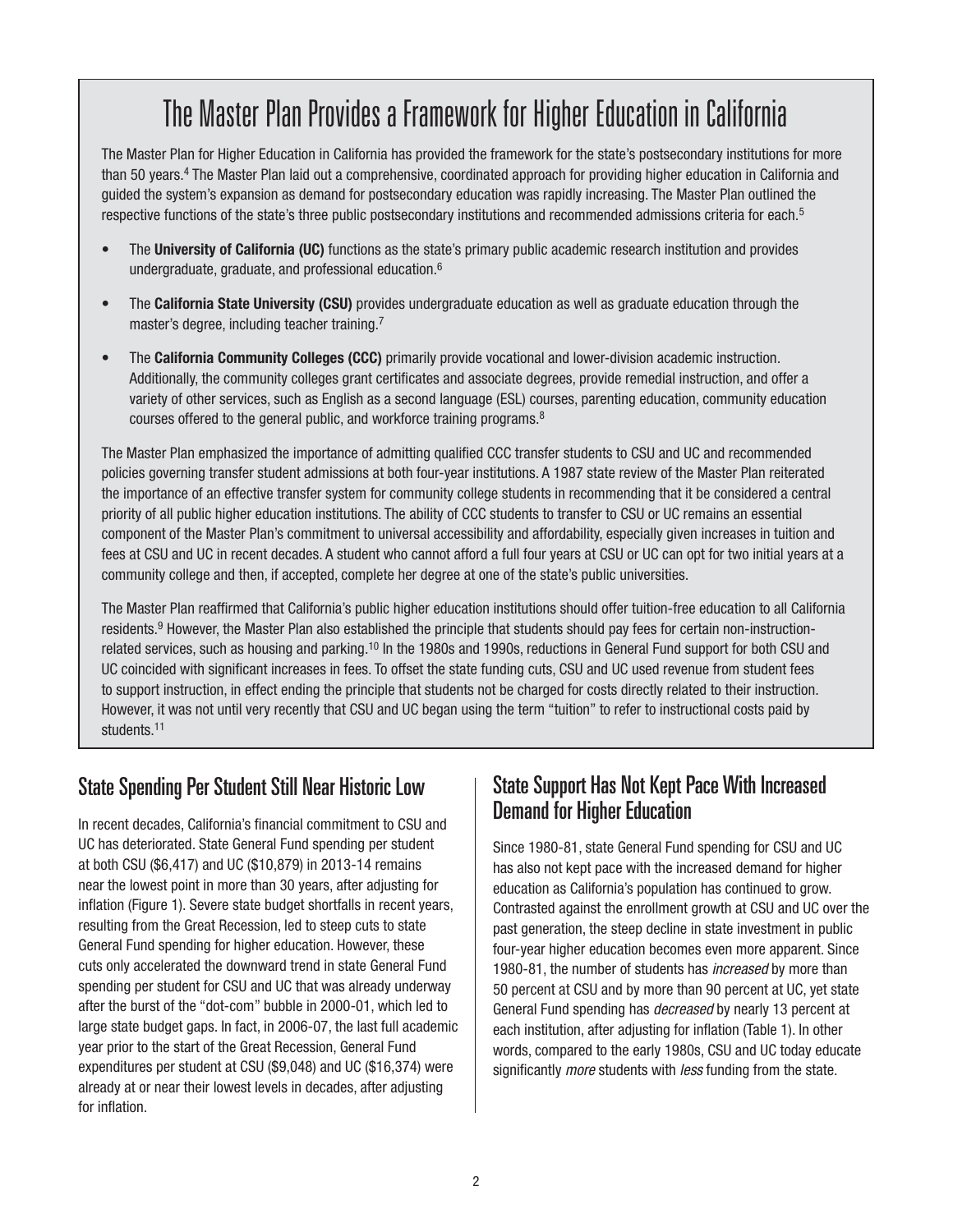

| Table 1: As Full-Time Equivalent Enrollment Has Increased, State General Fund Support Has Declined |                                |               |                |                                                      |             |                |
|----------------------------------------------------------------------------------------------------|--------------------------------|---------------|----------------|------------------------------------------------------|-------------|----------------|
|                                                                                                    | Full-Time Equivalent Students* |               |                | General Fund Spending (2013-14 Dollars in Thousands) |             |                |
|                                                                                                    | 1980-81                        | $2013 - 14**$ | Percent Change | 1980-81                                              | 2013-14**   | Percent Change |
| California State University                                                                        | 239,035                        | 365,568       | 52.9%          | \$2,686,775                                          | \$2,345,892 | $-12.7%$       |
| University of California                                                                           | 126.119                        | 242.942       | 92.6%          | \$3,032,570                                          | \$2,642,971 | $-12.8%$       |

\* Full-time equivalent (FTE) student figures do not represent the actual number of students enrolled at each institution. CSU and UC use FTE enrollment to account for the number of credits taken by each student relative to a full-time course load in order to help determine funding levels per student. For example, if four students each take one-quarter of a full-time course load, combined they would represent one FTE student. \*\* Estimated.

Source: California State University, Department of Finance, and University of California

#### California's Investment in Higher Education Has Not Kept Pace With Economic Growth

California's financial support for public four-year higher education also lags its capacity. As a share of California's total personal income – a common measure of the state's economy – state General Fund spending on CSU and UC combined has declined by nearly half since 2001-02 (Figure 2). During that same period, total personal income in California has increased by 19.0 percent, after adjusting for inflation. As the economy has grown, a generally declining share of that growth has been reinvested in CSU and UC, despite the fact that these institutions are key drivers of economic prosperity for millions of Californians and the state overall.

## As Spending on CSU and UC Has Declined, Corrections Spending Has Soared

The decline in state General Fund spending on CSU and UC partly reflects the impact of the two most recent recessions and resulting decreases in General Fund revenues. However, this decline also reflects longer-term changes in the state's fiscal priorities. Perhaps most notably, state support for public higher education has diminished at the same time that the state's investment in corrections – that is, the state prison system – has increased markedly. As a share of the General Fund, the state in 1980-81 spent more than three times as much on CSU and UC as it did on state corrections (Figure 3). However, since then a disinvestment in higher education and soaring state corrections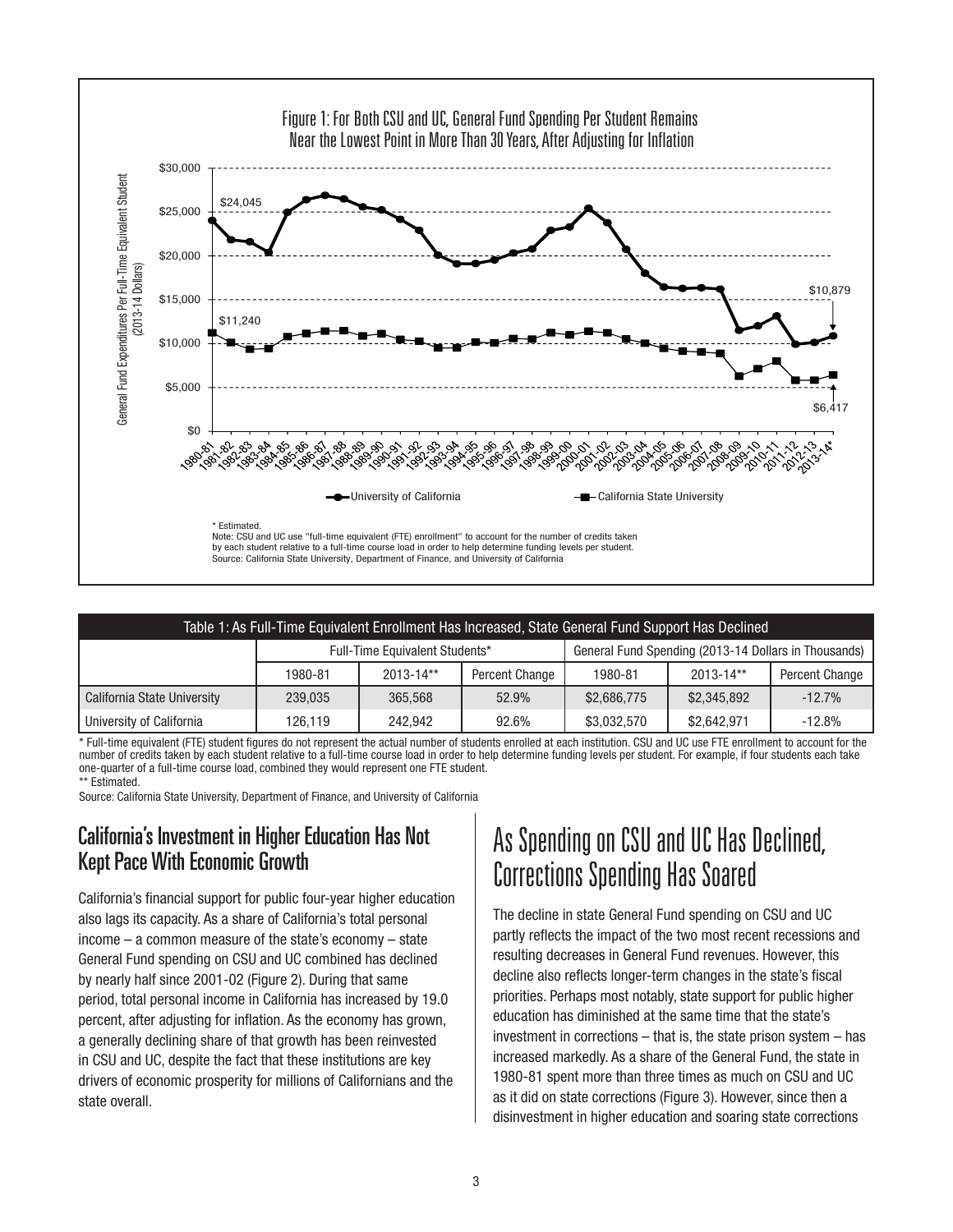

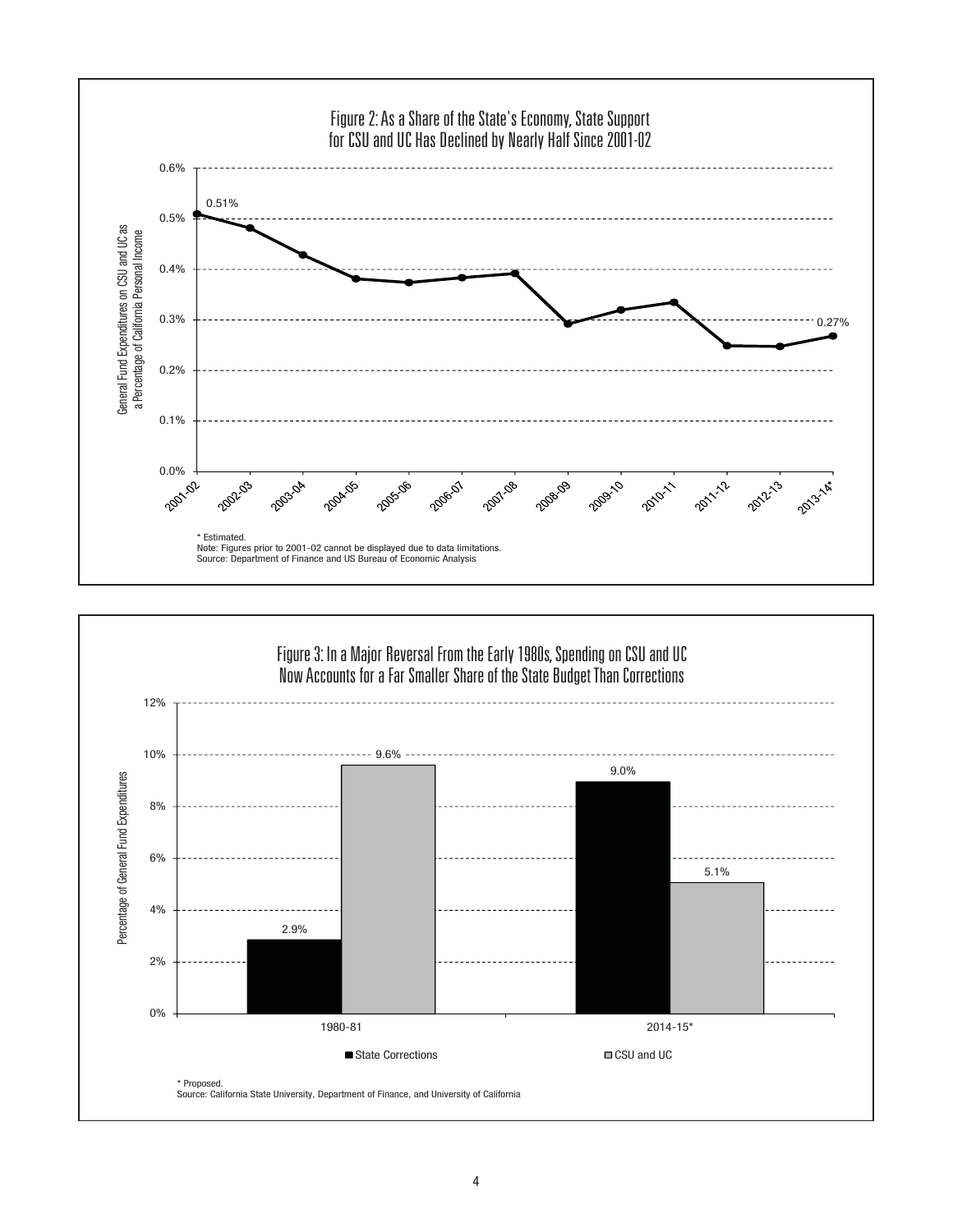expenditures have resulted in a major reversal.<sup>12</sup> Under the Governor's proposed 2014-15 spending plan, General Fund spending on state corrections (\$9.6 billion) would be *80.4 percent higher* than the level of state General Fund spending on CSU and UC combined (\$5.3 billion).

#### CSU and UC Have Raised Tuition and Fees in Response to Budget Cuts

In response to cuts in state funding for higher education during the past three-plus decades, CSU and UC have increased their tuition and fee levels in order to balance their budgets and carry out their missions. Since 1990-91, tuition and fees for California residents have more than tripled at CSU and more than quadrupled at UC, after adjusting for inflation (Figure 4).<sup>13</sup> While a large share of these increases occurred during the recent period of state budget shortfalls brought on by the Great Recession, inflation-adjusted tuition and fee levels were already near historic highs in 2006-07, the last full academic year prior to the downturn.14

### Students and Families Are Paying an Increasing Share of Higher Education Costs

Typically, the state General Fund has been the primary source of "core funding" for CSU and UC – dollars that support activities related to the core education functions of these four-year institutions.15 Fifteen years ago, the state directly contributed nearly 80 percent of core funding for CSU and slightly more than 75 percent of core funding for UC (Figure 5). With these higher levels of state support, less of the cost burden fell on students and their families than it currently does. In 1998-99, "net tuition and fees" – which includes state Cal Grant tuition and fee payments for low- and middle-income students – accounted for less than one-fifth of core funding at both CSU (19.2 percent) and UC (18.9 percent).16 Since then, however, tuition and fee increases have shifted a larger share of core higher education costs from the state to students and families.

• At CSU, net tuition and fees will provide 44.5 percent of core funding in 2014-15 under the Governor's proposed budget.

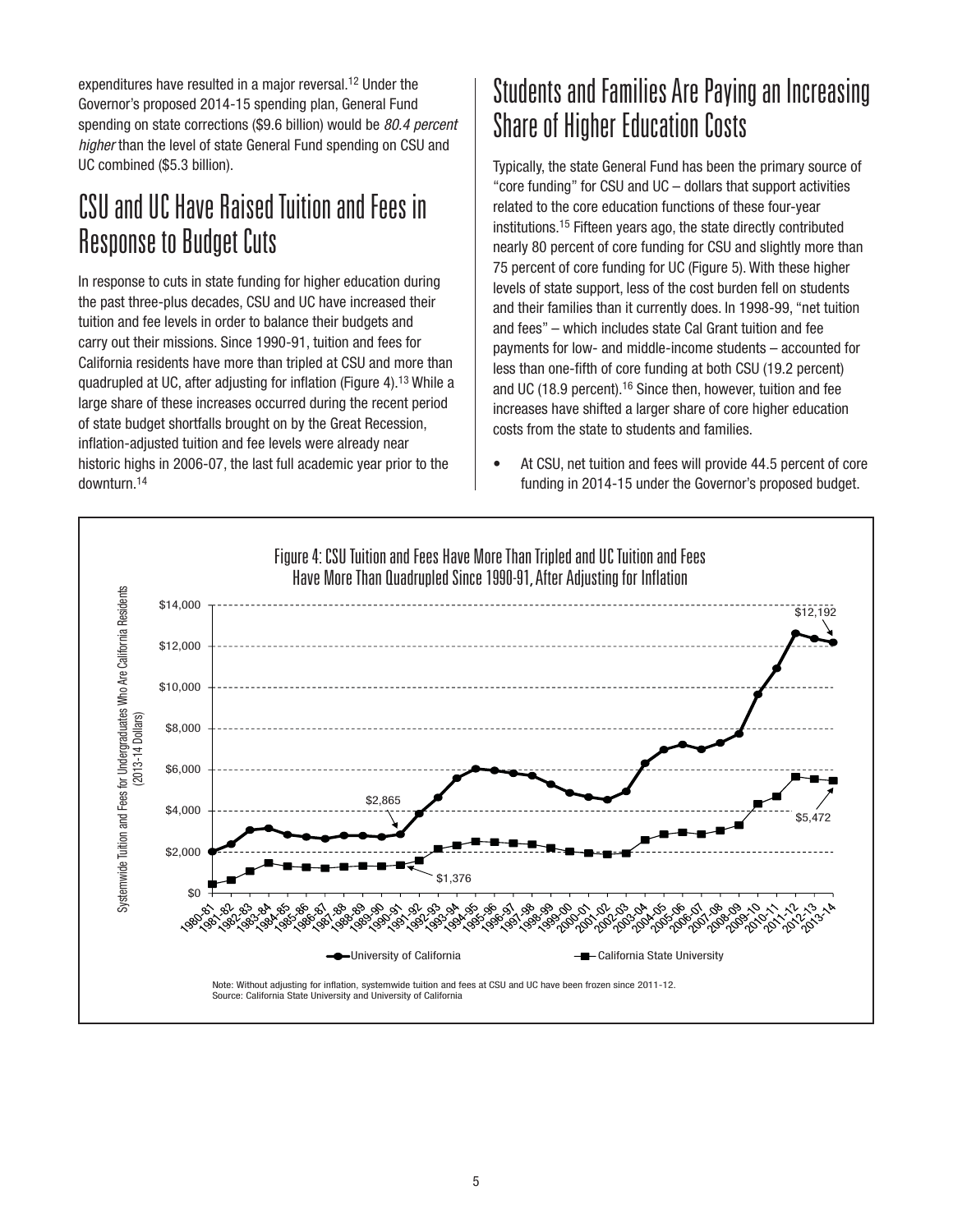

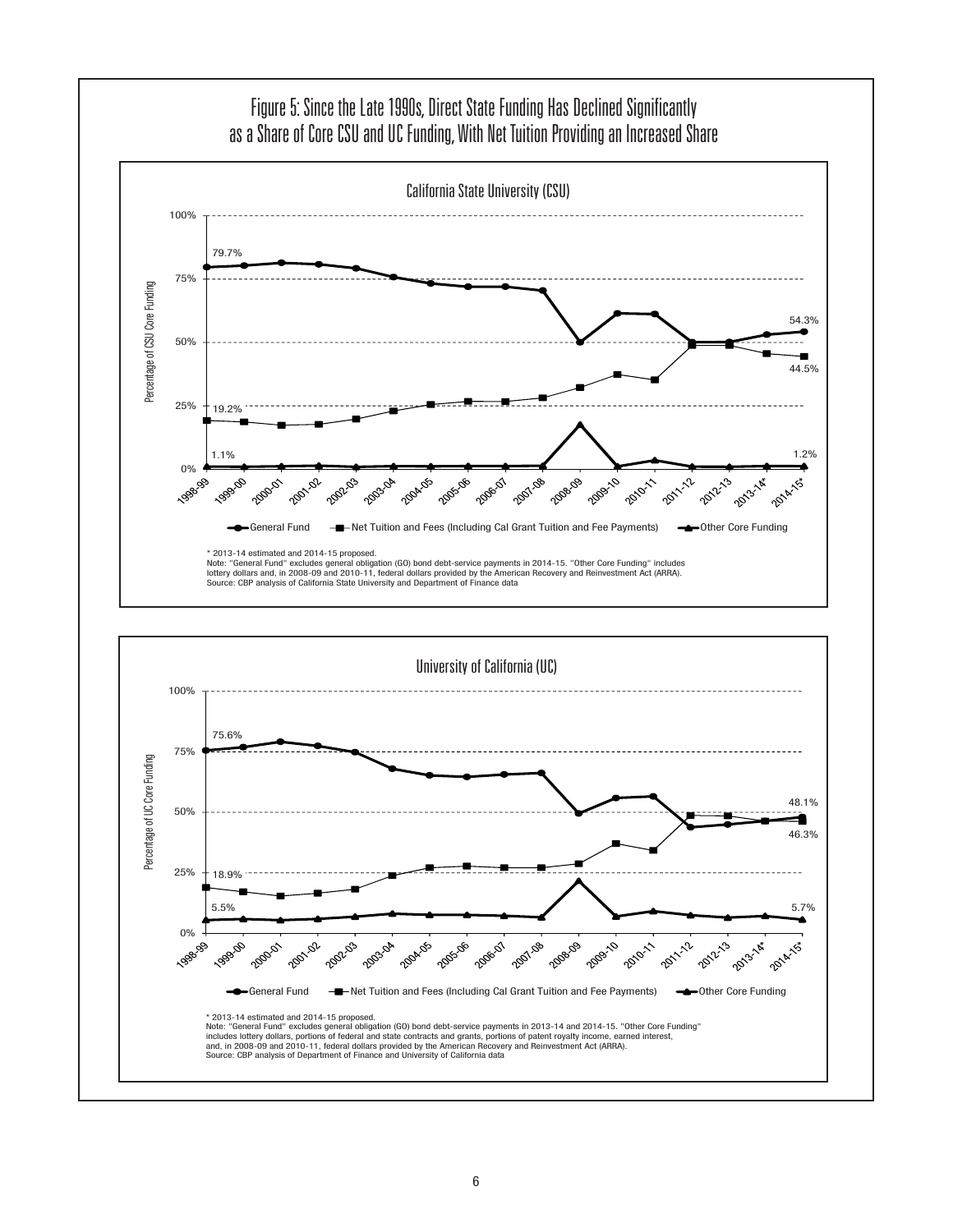This represents a more than 25 percentage-point increase since 1998-99. During the same period, direct state General Fund support as a share of CSU's core funding has declined from nearly 80 percent to a proposed 54.3 percent in 2014- 15 – a more than 25 percentage-point drop.

At UC, net tuition and fees will account for 45.6 percent of core funding in 2014-15 under the Governor's proposed budget. This is an increase of more than 26 percentage points since 1998-99. During the same period, direct state General Fund support as a share of UC's core funding has declined from more than 75 percent to a proposed 48.7 percent in 2014-15 – a drop of nearly 27 percentage points.

As noted above, some low- and middle-income students at CSU and UC receive state financial aid through the Cal Grant program, which helps offset tuition and fees. While Cal Grants are an important source of support for students, they do not fully address the broader issue of college affordability. At both CSU and UC, tuition and fees make up less than half of a typical student's *total* cost of attendance after accounting for other expenses, such as housing and books.<sup>17</sup>

## Cost-Shift to Students and Families Threatens California's Future Prosperity

Students and families are confronting difficult choices as they bear a larger share of the cost of a public four-year higher education in California. Some students are borrowing additional money for college and are therefore graduating with more student loan debt. Others may be enrolling in higher education institutions out of state or even putting off postsecondary education altogether. These developments are troubling for the future of low- and middle-income Californians and for the state as a whole.

#### A Growing Share of Students Are Graduating With Increasing Amounts of Student Loan Debt

The ongoing shift of higher education costs from the state to students has contributed to rising student loan debt levels as a

growing number of students rely on loans to help pay for college. In 2010, about four in 10 first-year full-time undergraduate students attending CSU or UC took out student loans, the largest share in a decade.<sup>18</sup> At UC, undergraduates who took out loans graduated with an average of about \$19,750 of student loan debt in 2011-12 – nearly \$3,000 higher than in 2006-07, after adjusting for inflation.<sup>19</sup> At CSU, undergraduate students who took out loans graduated with an average of about \$17,150 of student loan debt in 2010-11, an increase of more than \$1,500 from 2006-07, after adjusting for inflation. $20$  Rising student loan debt for CSU and UC graduates indicates that public four-year higher education is becoming less affordable and accessible for many high school graduates in California, at a time when demand for bachelor's degree holders is projected to increase in the years ahead.

#### CSU and UC Enrollment Rates Declined in Recent Years, Yet Demand for College Graduates Is Projected to Rise

In recent years, the enrollment rates for CSU and UC among high school graduates declined. From 2007 to 2010, the share of recent high school graduates enrolling at either CSU or UC dropped by nearly one-fifth (18.7 percent).<sup>21</sup> Some students not enrolling in CSU or UC likely pursued other higher education opportunities in California. However, others may have left the state to attend college or may not have enrolled in college at all, according to the Public Policy Institute of California (PPIC).<sup>22</sup> These are worrying trends for the ability of Californians to fully participate in the economy and for the state's future prosperity. Research suggests that by 2025, two in every five jobs in the state will require a bachelor's degree.<sup>23</sup> Yet, California is projected to be 1 million four-year degree holders short of meeting the expected demand by then, according to PPIC projections.<sup>24</sup>

#### Higher Education Is a Pathway to Opportunity for Millions of Low- and Middle-Income Californians

The long-term decline in state General Fund support per student at CSU and UC has come during a period when the link between a well-educated workforce and a high-wage state

## CSU and UC Campuses Have a Significant Economic Impact on Local Communities

State support for CSU and UC has a large economic impact across California, especially in communities where campuses are located. With a total of 33 campuses statewide, CSU and UC directly employed more than 235,000 Californians in 2012. In addition, state investment in CSU and UC generates significant activity in California's overall economy. One study suggests that CSU, through a combination of direct CSU employment and education-related spending by the institution and its students, supports nearly 150,000 jobs statewide and generates more than \$5 for California's economy per \$1 of state investment.<sup>25</sup> Another study finds that spending by UC and its employees, retirees, and students supports 258,000 jobs across the state and generates \$21 billion of economic output in California.26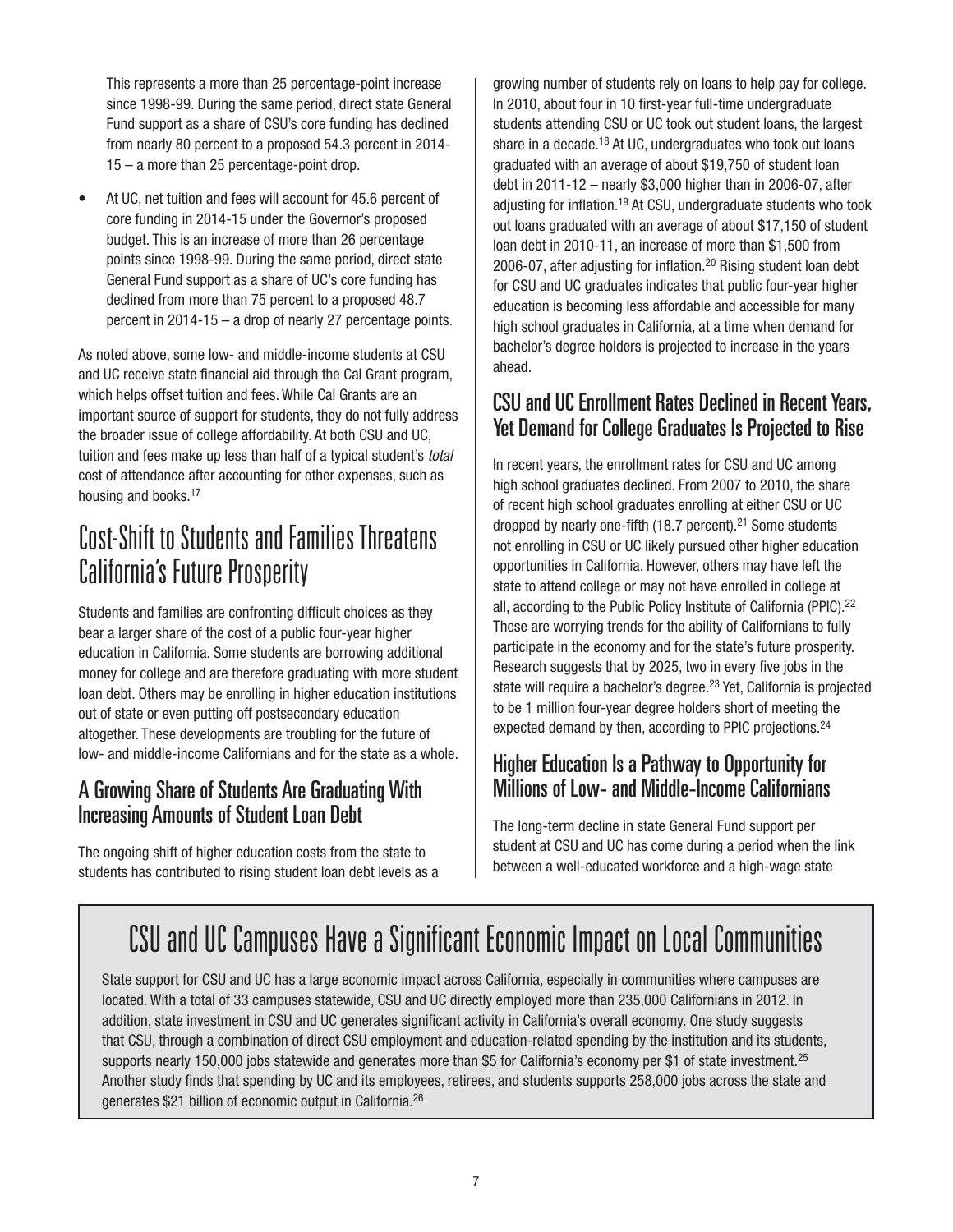economy has grown stronger.<sup>27</sup> Over the past generation only Californians with bachelor's degrees, on average, made strong wage gains, providing clear evidence that a four-year college degree is closely tied to economic mobility.28 In 2011, working Californians with bachelor's degrees earned over 55 percent more than those with only a high school diploma. Furthermore, less educated Californians have greater difficulty finding work and face significantly higher unemployment rates than those with four-year degrees. Yet, in nearly 60 percent of California's more than 1.3 million low-income working families, no parent has any education beyond high school, the largest share of any state.29 Shifting a larger share of costs to students and families narrows the pathway to opportunity that a higher education offers to many low- and middle-income Californians.

#### **Conclusion**

California's public higher education system has provided pathways to economic prosperity and mobility for millions of

Californians over the years. However, cuts in state support for, and rising tuition and fees at, CSU and UC have coincided with recent enrollment rate declines, and more students are graduating with increasing amounts of student loan debt. In addition, the share of low-income working families in which no parent has any education beyond high school is larger in California than in any other state.

With California projected to face a sizeable shortfall of college graduates in the coming years, simply maintaining the status quo – including the level of direct General Fund support for CSU and UC – puts the state's economic future at risk. To help strengthen pathways to economic opportunity for low- and middle-income Californians, and create a strong foundation for future economic growth, policymakers should rebuild state support for CSU and UC and recommit to providing an affordable, quality higher education that is accessible to all eligible Californians.

*Phaelen Parker prepared this* Budget Brief*. The CBP was established in 1995 to provide Californians with a source of timely, objective, and accessible expertise on*  state fiscal and economic policy issues. The CBP engages in independent fiscal and policy analysis and public education with the goal of improving public policies *affecting the economic and social well-being of low- and middle-income Californians. General operating support for the CBP is provided by foundation grants, subscriptions, and individual contributions. Please visit the CBP's website at www.cbp.org.*

#### ENDNOTES

- <sup>1</sup> Data for both CSU and UC reflect full-time equivalent (FTE) student enrollment. Enrollment and per-student spending figures reported throughout this *Budget Brief* reflect FTE enrollment, which does not represent the actual number of students enrolled at each institution. CSU and UC use FTE enrollment to account for the number of credits taken by each student relative to a full-time course load in order to help determine funding levels per student. For example, if four students each take onequarter of a full-time course load, combined they would represent one FTE student. Both CSU and UC calculate annual FTE enrollment by averaging FTE enrollment across academic terms, with CSU specifically referring to its calculation as "college year" enrollment.
- <sup>2</sup> CSU and UC, whose state funding levels are determined by the Legislature, do not receive Proposition 98 dollars and are not guaranteed annual funding. For a description of Proposition 98, see California Budget Project, *School Finance in California and the Proposition 98 Guarantee* (April 2006).
- 3 Unless otherwise noted, all references to "higher education" in the remainder of this *Budget Brief* refer to CSU and UC.
- 4 Unless otherwise noted, the use of the term "Master Plan" in this *Budget Brief* refers to two documents: "A Master Plan for Higher Education in California, 1960- 1975" and the Donahoe Higher Education Act. In 1959, state legislators asked the State Board of Education and The Regents of the University of California to create a coordinated plan for higher education in California. The Regents of the UC and the State Board of Education presented "A Master Plan for Higher Education in California, 1960-1975" to the governor and the Legislature in 1960. The same year, the Donahoe Higher Education Act codified several of the Master Plan recommendations, including defining the distinct missions of the three public segments. The original 1960 Master Plan and subsequent periodic state reviews of the Master Plan are not codified in state law. Parts of the Donahoe Act have been changed or expanded by legislation, though not always as a result of a formal review of the Master Plan.
- <sup>5</sup> The Master Plan recommended that the top one-eighth (12.5 percent) of all California public high school graduates be eligible for admission to UC, and that the top one-third (33.3 percent) of all California public high school graduates be eligible for admission to CSU. According to the Master Plan, CSU and UC would define how these groups are determined.
- $6$  The Master Plan gave UC exclusive jurisdiction over training for certain professions, including dentistry, law, medicine, veterinary medicine, and graduate architecture.
- $7$  The Master Plan stated that CSU was to provide instruction in "professions and applied fields which require more than two years of collegiate education and teacher education, both for undergraduate students and graduate students through the master's degree."
- 8 See California Budget Project, *Basic Skills Education in California* (April 2010).
- $9$  The Master Plan defined "tuition" as "student charges for teaching expense."
- <sup>10</sup> The Master Plan defined "fees" as "charges to the students for services not directly related to instruction, such as health, counseling other than that directly related to the students' educational program, placement services, housing, recreation, and the like."
- 11 CSU adopted the word "tuition" to describe some mandatory instruction-related student fees on January 14, 2011. The UC Board of Regents changed the name of the Educational Fee to "Tuition" in November 2010.